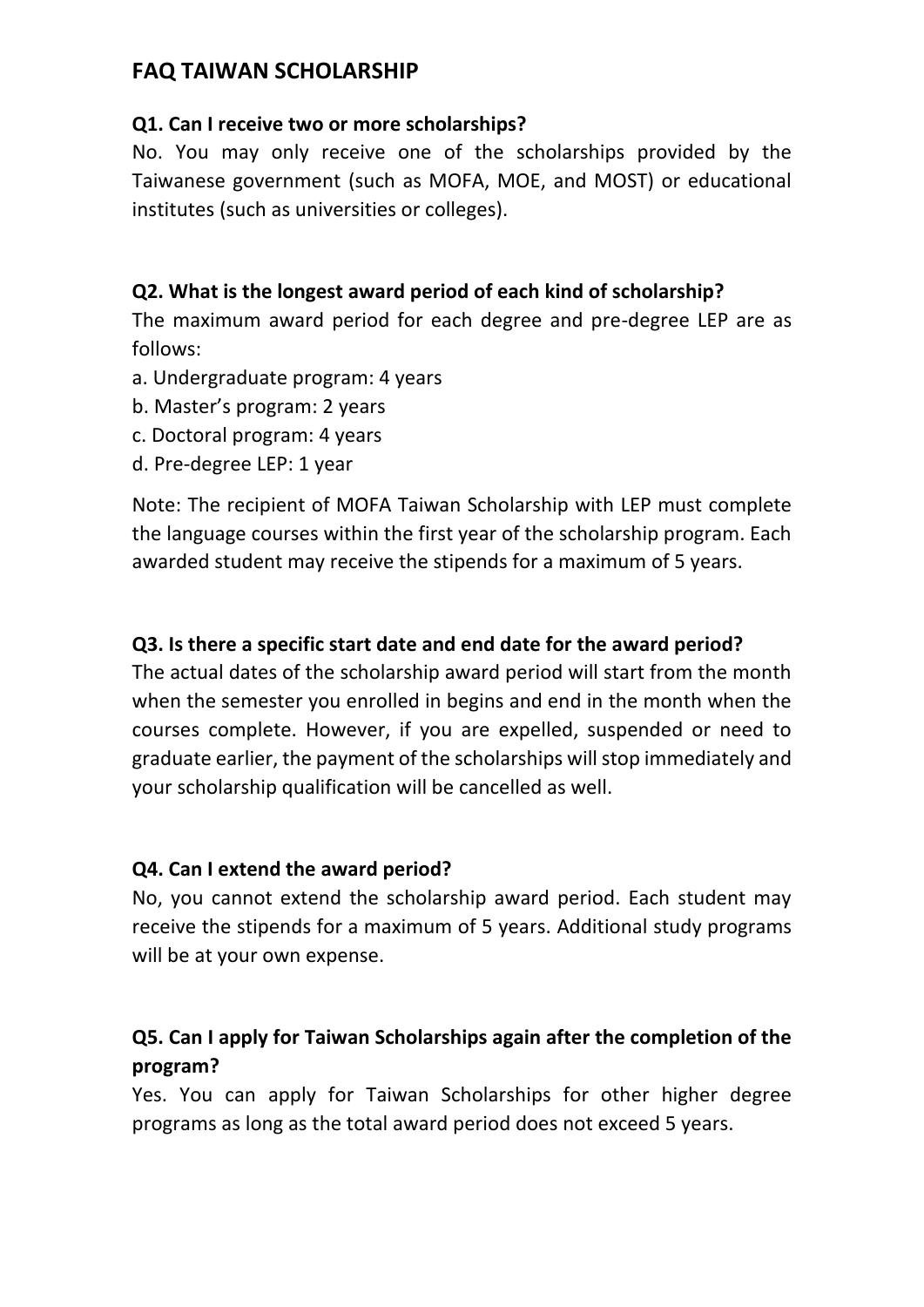# **FAQ TAIWAN SCHOLARSHIP**

#### **Q6. When will I receive the certificate of scholarship?**

In general, all scholarship recipients will receive a Taiwan Scholarship Certificate issued by the diplomatic missions of Taiwan before their arrival in Taiwan.

If a student awarded the MOFA scholarship needs more than one (1) copy of such certificate, please notify the mission abroad prior to the preferred interview date.

Please note: Any person awarded the LEP must complete the language courses within the first year of scholarship duration.

#### **Q7. How will the scholarship be paid?**

The stipends will be paid during the middle of each month to the recipients whose attendance records and academic performance have met the criteria.

Please take note that the recipients of MOE HES are required to keep with the rules that finished their enrollment during the designated time and undertake at least 15 hours of elective language courses each week, then the stipends will be paid each month.

# **Q8. In what kind of situation will my scholarship and the remaining stipends be cancelled?**

A recipient will be permanently disqualified from applying for the scholarships and stipends if the student:

1. Is concurrently receiving any other scholarship provided by other Taiwanese governmental authorities or educational institutions.

2. Is suspended or expelled.

3. Fails to achieve an average grade of 80 points for two consecutive semesters after studying the pre-degree LEP for one semester in Taiwan.

4. Fails to achieve the minimum passing score for two consecutive semesters.

5. Violates the laws or school rules.

6. Fails to submit the photocopy of the ARC marked "Study" to the university within the time specified by the school upon the enrollment of each semester, or changes the reason of residence to any cause other than "Study" during the award period.

7. Falsifies, misrepresents, tampers or provides false information on the scholarship application documents.